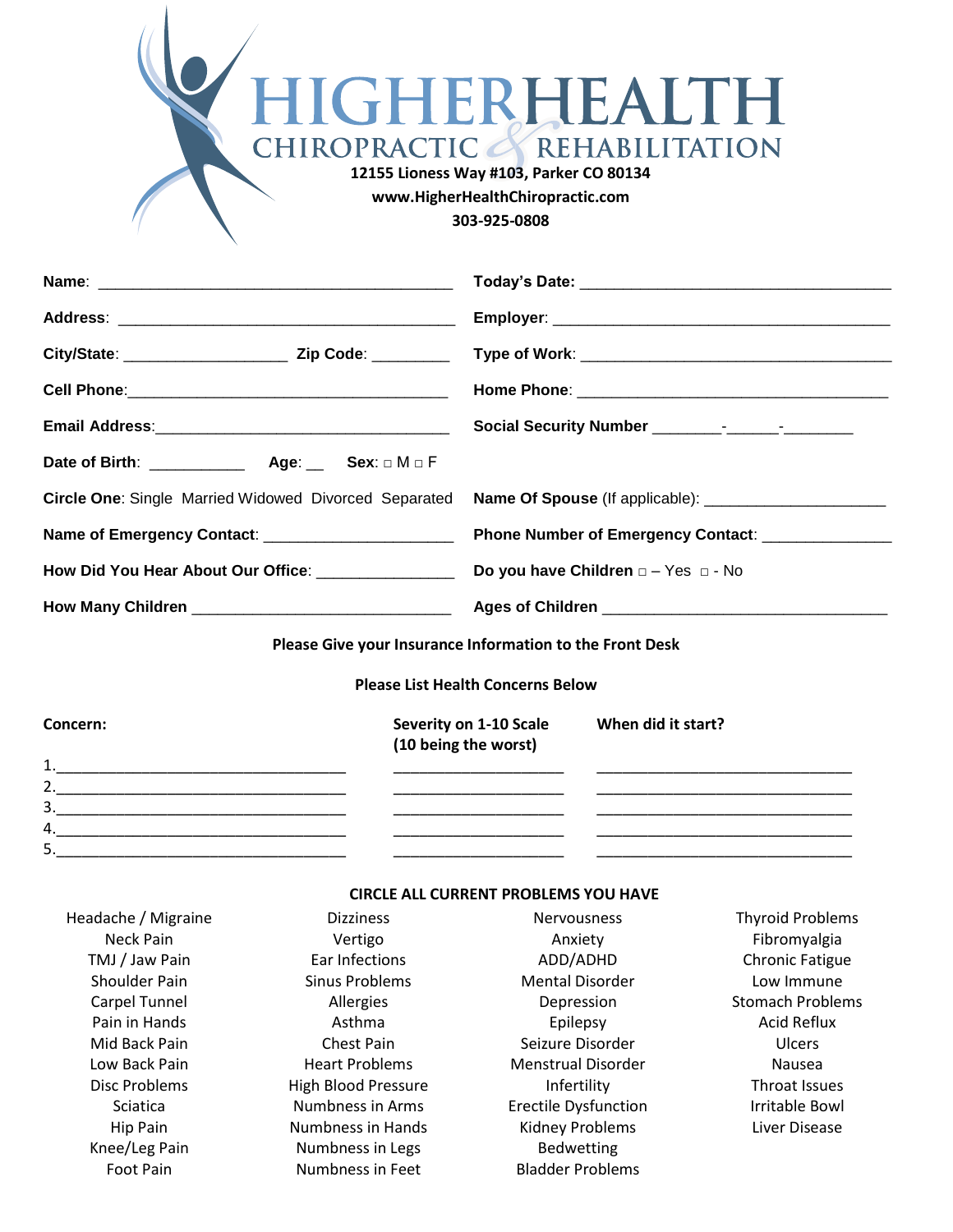|  | Major Surgery/Operations: □ Appendectomy □ Tonsillectomy □ Gall Bladder □ Hernia □ Back Surgery □ Broken Bones<br>Have you been in an Auto Accident: $\Box$ Past year $\Box$ Past five years $\Box$ Over five years $\Box$ Never Quantity: ________<br>Date of Last: Spinal X-ray _______________ MRI/CT ___________ (region: ______________) Physical Exam _________<br><b>Previous Chiropractic Care:</b> □ None □ Approximate Date of Last Visit: _____________________________ |
|--|------------------------------------------------------------------------------------------------------------------------------------------------------------------------------------------------------------------------------------------------------------------------------------------------------------------------------------------------------------------------------------------------------------------------------------------------------------------------------------|

### **PLEASE LIST ALL OVER THE COUNTER & PRESCRIPTION MEDICATIONS YOU ARE ON**

| <b>NAME OF MEDICATION</b> | <b>RX/OTC</b> | <b>HOW LONG</b> | <b>WHAT FOR</b> |
|---------------------------|---------------|-----------------|-----------------|
|                           |               |                 |                 |
|                           |               |                 |                 |
|                           |               |                 |                 |
|                           |               |                 |                 |
|                           |               |                 |                 |

\*Add any more on the back

### **SOCIAL HISTORY:**

**SMOKING: □** CIGARS □ PIPE □ CIGERETTS **HOW OFTEN: □** DAILY □ WEEKENDS □ OCCASIONALLY

**EXERCISE: □** DAILY □ WEEKENDS □ OCCASIONALLY □ NEVER

**HOW DO YOUR CURRENT HEALTH CONCERNS AFFECT THE FOLLOWING: HOBBIES, RECREATIONAL ACTIVITIES, EXERCISE \_\_\_\_\_\_\_\_\_\_\_\_\_\_\_\_\_\_\_\_\_\_\_\_\_\_\_\_\_\_\_\_\_\_\_\_\_\_\_\_\_\_\_\_\_\_\_\_\_\_\_\_\_\_\_\_\_\_\_\_\_\_\_\_\_\_\_\_\_\_\_\_\_\_\_\_\_\_\_\_\_\_\_\_\_\_\_\_\_\_\_\_\_\_\_\_\_\_**

**\_\_\_\_\_\_\_\_\_\_\_\_\_\_\_\_\_\_\_\_\_\_\_\_\_\_\_\_\_\_\_\_\_\_\_\_\_\_\_\_\_\_\_\_\_\_\_\_\_\_\_\_\_\_\_\_\_\_\_\_\_\_\_\_\_\_\_\_\_\_\_\_\_\_\_\_\_\_\_\_\_\_\_\_\_\_\_\_\_\_\_\_\_\_\_\_\_\_**

### **WHAT ACTIVITIES ARE BEING RESTRICTED BY YOUR CURRENT HEALTH PROBLEMS:**

| Carrying/Lifting Grocerie    |
|------------------------------|
| <b>Extended Computer Wor</b> |
| <b>Climbing Stairs</b>       |
| Pet Care                     |
| Yard Work                    |
| Dishes                       |
|                              |

Frame Sweeping/Vacuuming Sleep Sitting to Standing Super Lifting Children Shaving Shaving Static Standing Yard Work **Malking** Communication Bathing Laundry

g/Lifting Groceries **Carry Concentration** Reading/Concentration Sexual Activities Garbage **Dressing** Dressing Static Sitting

Right Left Left Left Right

Back Left

Side

**Other \_\_\_\_\_\_\_\_\_\_\_\_\_\_\_\_\_\_\_\_\_\_\_\_\_\_\_\_\_\_\_\_\_\_\_\_\_\_\_\_\_\_\_\_\_\_\_\_\_\_\_\_**

# **PLEASE MARK THE AREAS ON THE DIAGRAMS WITH THE FOLLOWING**

## **LETTERS:**

| $S = SHARP/STABBING$ | $N = NUMBNESS$ |
|----------------------|----------------|
| $A = ACHING$         | $T = TINGLING$ |
| $D = DULL$           | $B = BURNING$  |
| $R = RADIATING$      |                |

## **What makes the Problem(s) Worse?**

□ Sitting □ Laying down □ Walking □ Bowel Movement □ Standing Sleeping □ Driving □ Sneezing □ Coughing □ Bending □ Computer work  $\Box$  Other:

# **What Relieves your Problem(s):**

□ Ice □ Rest □ Exercise □ Pain Meds □Heat □ Massage □ Stretching  $\Box$  Other: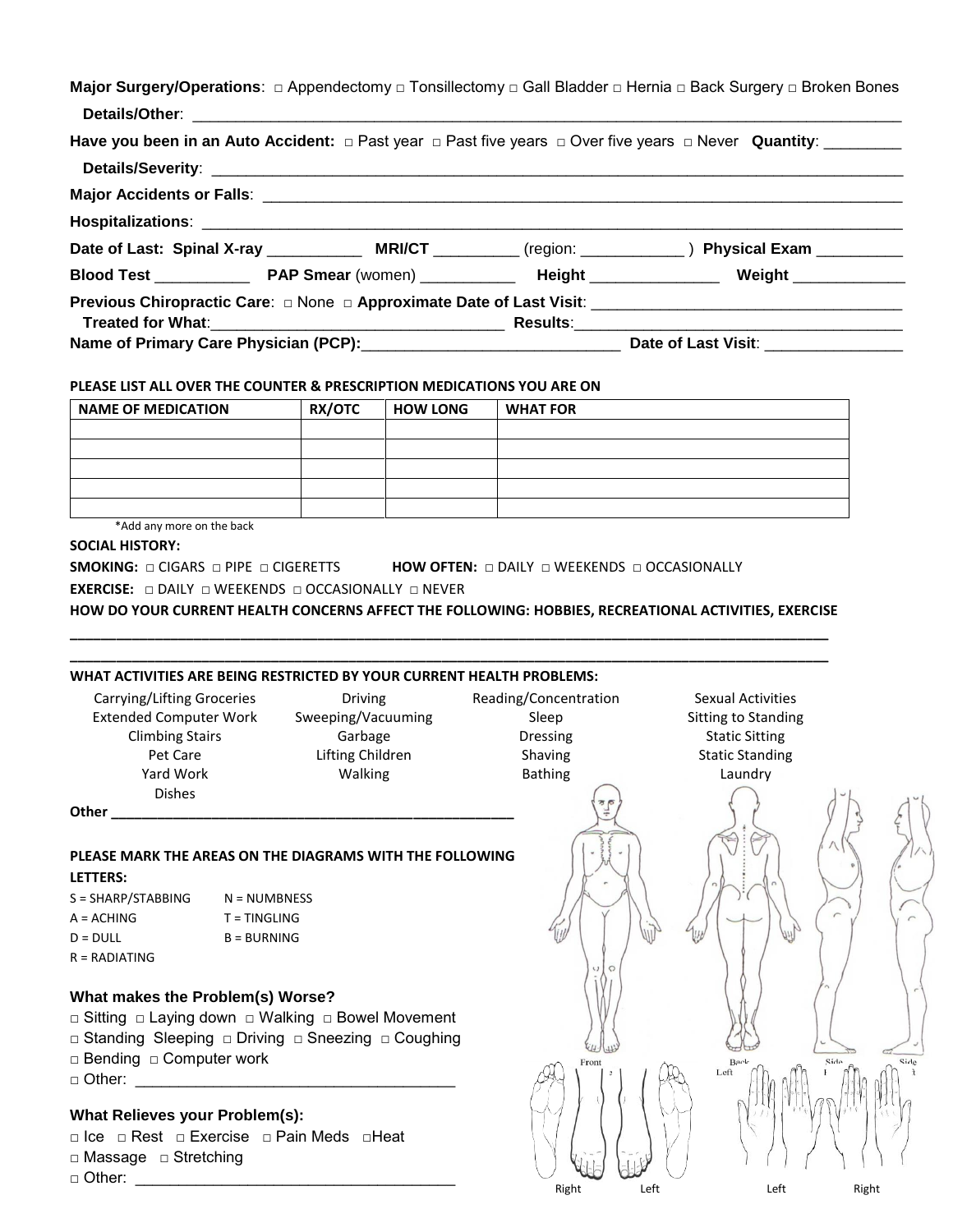### MISSED APPOINTMENTS

If you do not show up for your scheduled appointment you will be charged \$25.00 as a missed appointment fee that you must pay before you are seen or treated again. As a courtesy for you, we may call you on the telephone when an appointment is missed and/or you have not been in for a while. If you do not wish for us to call you or mail you reminder cards please let us know in writing in your file. Patients are encouraged to leave valuables at home or with an accompanying family member or friend. This facility shall not be liable for the loss of or damage to any personal property including, but not limited to money, credit cards, clothing, jewelry, glasses/contacts, dental devices, hearing aids, furs, documents or any other items.

#### HEALTHCARE PRIVACY NOTICE/HIPPA

I acknowledge that I have received a copy of the Notice of Privacy Practices for Protected Health Information of Higher Health Chiropractic & Rehabilitation.

#### INFORMED CONSENT/NO GUARANTEE POLICY

I understand that this facility, its doctors & staff are accepting my case based on examination findings & believe the outlined treatment should produce change and/or improvement. However, as with any diagnostic test procedure, examination, or doctor's care, a guarantee or promise of improvement or complete recovery cannot be made and it is even possible that no change will occur. I further understand that in the practice of chiropractic, massage therapy, acupuncture, rehabilitation, and nutrition counseling there are some risks including but not limited to fractures, disk injuries, strokes, dislocations, sprains-strains, and/or side effects which cannot be predetermined. I do not expect the doctor/provider to be able to anticipate and explain all risks and/or complications, and I wish to rely on the doctor/provider to exercise judgment during the course of procedure(s) which the doctor/provider feels at the time is in my best interest. In addition, because the psycho-social., spiritual, and cultural values affect a patient's response to care, patients are allowed to express and follow spiritual beliefs and cultural practices that do not harm others or interfere with the planned course of treatment.

I understand that I have the right to refuse treatment, but must be aware of the probable consequences of refusing treatment and/or failing to cooperate with the prescribed treatment. Should you refuse and/or fail to comply with the prescribed treatment your provider will discuss specific consequences with you. The patient agrees to be compliant with the agreed upon treatment recommendations and treatment schedules and to maintain open communication with the doctor in regards to any misunderstandings involved with their care in the office. The Patient understands that lack of cooperation, failure to keep appointments; failure to follow exercise and other recommendations, engaging in activities identified by the office as potentially injurious or traumatic to the body may necessitate additional treatments and therefore result in additional costs. I may discontinue care and terminate the care plan at any time by written notice to that effect delivered in person, by fax, or by mail, to the Office. Such "notice of termination" shall discharge the Office from all further obligations and/or duty to render care.

The care the Patient is to receive will be outlined in a treatment plan and will be determined based upon the Patient's present condition. If a new injury or condition arises during the course of treatment provided for hereby, then, and in that event, care to be provided under the current treatment plan will be suspended until such time as the subsequent problem has resolved, or maximum medical improvement has been obtained. In the event that there is some type of insurance coverage available for the subsequent event such as a Worker's Compensation, Homeowner's, Automobile Medical- Payments or other insurance benefits relating to personal injury, then, and in that event, the Office shall have the option to bill said insurances for the care related to the subsequent injury or condition.

### ASSIGNMENT OF BENEFITS/AUTHORIZATION & LIEN

I, the assignee, being the patient or the legal guardian for said minor listed below, do hereby irrevocably authorize, direct, assign and give a full lien to the office named above and listed below, hereinafter referred to as the "Facility" against any & all insurance benefits, proceeds of any settlement, judgment or verdict which may be paid to the undersigned as a result of the injuries or illness for which I have been treated by the Facility.

I, the assignee, further authorizes any and all insurance company(s), attorney, and any third party payer to pay the Facility all sums of money due them for any & all services rendered to me or minor by whom I am responsible for by reason of accident, illness and by any & all reason of any other bills that are due or may become due, and to withhold such sums from any health & accident, workers compensation and or third party benefits.

Assignee agrees that this facility & staff may deliver medical records, consultations, depositions, and/or court appearances which must be paid in full in advance and authorizes this Facility to release any information pertinent to said health care to any insurance company, adjuster, attorney, or legal service bureau to facilitate collections under the terms of this document. Assignee grants this Facility a full power of attorney to endorse &/or sign my name on any & all checks for payments of any indebtedness owed to this office & assignee.

### INSURANCE BENEFITS/CREDIT POLICIES/DISCOUNTS/PAYMENT TERMS/REFUND TERMS

As a courtesy, the Facility will obtain a verification of applicable insurance benefits as they are quoted to us, but some third party payers misquote benefits, coverage, and liability. Our Facility & staff are not responsible for what a third party payer and/or a representative may tell us. Any contractual, written, verbal, or other obligations or arrangements between you and an attorney, insurance company, liable or third party payer are between you and said person. Our Facility will file initial insurance claims for you.

Co pays, deductibles, and all non-covered service charges are due the day the service is rendered. For your convenience we accept cash, check, MasterCard and Visa debit and credit cards. Patients are responsible for charges on all service(s) and/or product(s) which may exceed the maximum allowable and/or insurance carrier does not reimburse this Facility enough to meet our cost. Returned checks, debits & credit charges made payable to this Facility for insufficient funds, stop payments, or other of nonpayment will be assessed a \$30.00 charge.

All account balances, including automobile and or work injury claims must be paid in full within 90 days of the release of treatment. Patients are fully responsible for all money owed this office and such payment is not contingent on any settlement, claim, judgment, or verdict by which they may eventually recover the said fee and it is also regardless of any attorney liens or pending settlement(s). If a third party payer fails to pay said balance in full within the 90 day period, the patient must pay the balance in full. Assignee is fully responsible for all money owed this Facility for any and all treatment, products, and services rendered to the patient or minor shown below. This office requires a credit card to be kept in our secure files. If charges are over 90 days past due or in the unlikely event insurance does not cover services rendered, Healthcare Complete will contact the assignee to utilize the credit card on file to pay for balances owed.

A non-discriminatory "Time of Service Discount" is offered to anyone who pays for services the day they are rendered or before they are rendered. The "TOS" is only offered on the day of service or before the day of service. This discount does not apply to supports, orthotics, physical therapy equipment, vitamins, supplements, ointments, and weight loss or detoxification programs.

Patients shall be entitled to a refund if he/she has made a lump sum payment, or payments, rather than having paid for each service as rendered. The refund shall equal the lump-sum amount(s) paid less any and all sums due for the services actually performed, including adjustments or other treatments, and examinations, reexaminations and consultations. However, the amounts due for the services actually rendered shall be computed at non-discounted rates and as would have otherwise been charged for the services if paid for as rendered. That is, if the "non-discounted" amount due for the services actually rendered equals the lump sum paid there will be no refund owed to the Patient. If it is less than the amount paid, the balance will be refunded. If the sum calculated at non-discounted rates exceeds the lump sum(s) paid, the balance will be immediately due and payable by the Patient to the Office. Refund requests must be made in writing to the office and funds will be paid to the patient within 30 days of the termination by either party.

Your signature on this document fully authorizes our staff & doctors to perform any examinations, diagnostic tests &/or treatment as we may consider medically necessary & to release all information pertinent to your health, insurance or benefits to any & all applicable parties on your behalf. Your signature on this document confirms that you have read, understand and agree to comply with all of the terms & conditions of the Health Care Privacy Notice and all policies, consents, terms & conditions regarding your responsibilities to this Facility and that you grant the physicians, therapists and/or staff of this Facility to use and share your confidential health information with others in order to treat you and/or to arrange for payment of your bill and/or for issues that concern this Facility operations and responsibilities.